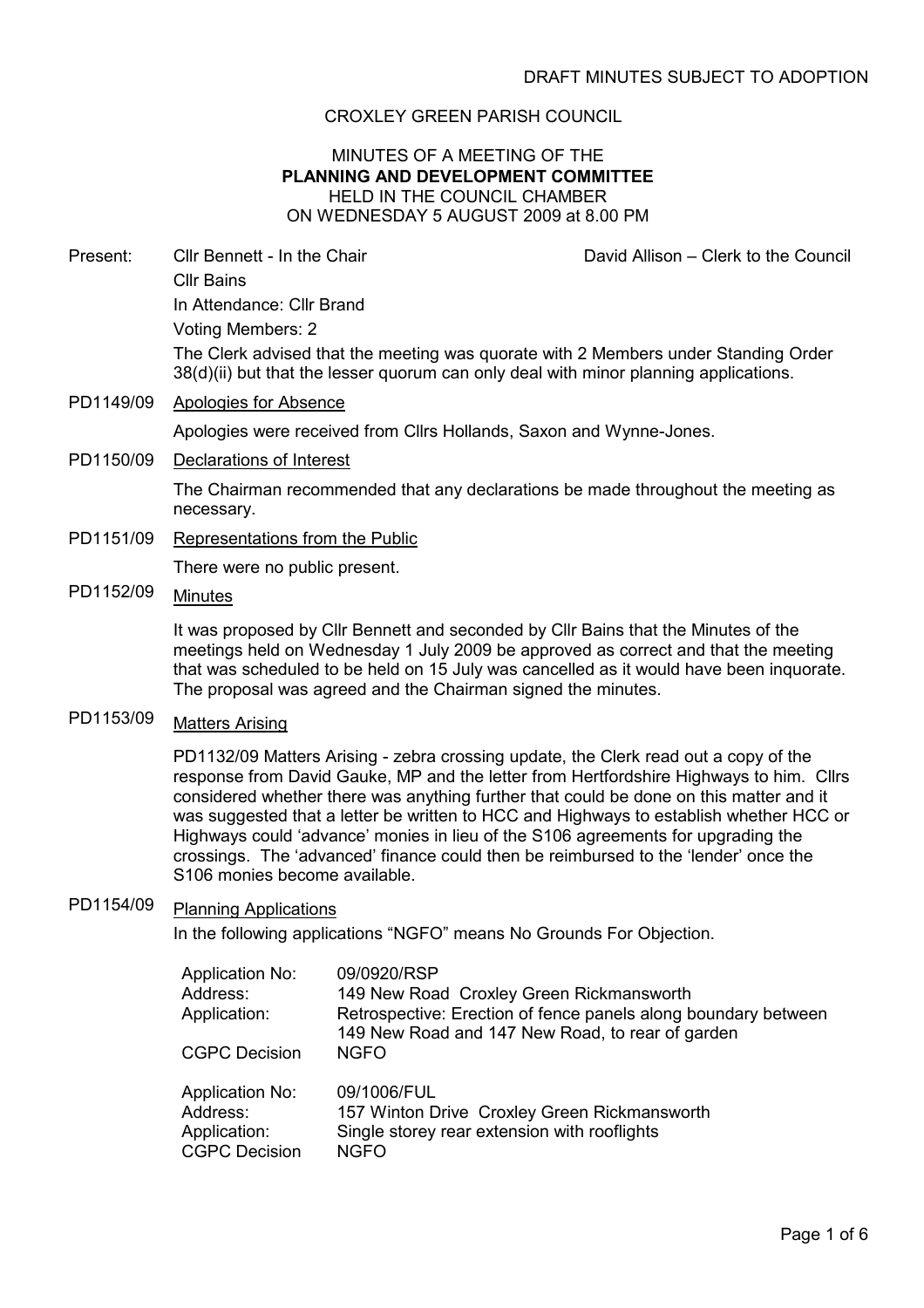| <b>Application No:</b><br>Address:<br>Application:<br><b>CGPC Decision</b> | 09/1054/FUL<br>33 Claremont Crescent Croxley Green Rickmansworth<br>Single storey rear extension with rooflights<br><b>NGFO</b>                                                                                                                |  |
|----------------------------------------------------------------------------|------------------------------------------------------------------------------------------------------------------------------------------------------------------------------------------------------------------------------------------------|--|
| <b>Application No:</b><br>Address:<br>Application:<br><b>CGPC Decision</b> | 09/1071/FUL<br>Croxley Wood House Croxley Hall Rickmansworth<br>Replacement of existing conservatories<br><b>NGFO</b>                                                                                                                          |  |
| <b>Application No:</b><br>Address:<br>Application:                         | 09/1076/FUL<br>2 Bateman Road Croxley Green Rickmansworth<br>Amendment to planning permission 09/0646/FUL: Single storey side<br>and rear extension with rooflights to include increase in width of rear<br>extension                          |  |
| <b>CGPC Decision</b>                                                       | <b>NGFO</b>                                                                                                                                                                                                                                    |  |
| Certificate of Lawfulness – for Members information only                   |                                                                                                                                                                                                                                                |  |
| <b>Application No:</b><br>Address:<br>Application:<br><b>CGPC Decision</b> | 09/0870/CLED<br>43 Winton Crescent Croxley Green Rickmansworth<br>Certificate of Lawfulness - Existing Development: Rear outbuilding<br><b>Noted</b>                                                                                           |  |
| <b>Application No:</b><br>Address:<br>Application:<br><b>CGPC Decision</b> | 09/1082/CLPD<br>44 Warwick Way Croxley Green Rickmansworth<br>Certificate of Lawfulness Proposed Development: Loft conversion<br>including hip to gable roof alterations, rear dormer window with<br>Juliette balcony and two front rooflights |  |
|                                                                            |                                                                                                                                                                                                                                                |  |
|                                                                            | <b>Noted</b>                                                                                                                                                                                                                                   |  |

| Address:             | 4 Malvern Way Croxley Green Rickmansworth                                     |
|----------------------|-------------------------------------------------------------------------------|
| Application:         | Certificate of Lawfulness Proposed Use: Loft conversion with hip to           |
| <b>CGPC Decision</b> | gable roof alteration, rear dormer window and front rooflight<br><b>Noted</b> |
|                      |                                                                               |

# PD1155/09 Recent Decisions by Three Rivers District Council

## APPROVED

| Reference No:         | 09/0636/FUL                                        |
|-----------------------|----------------------------------------------------|
| Address:              | 4 New Parade The Green Croxley Green               |
| Application:          | New shop front                                     |
| <b>TRDC Decision:</b> | Approved                                           |
| <b>CGPC Decision:</b> | <b>NGFO</b>                                        |
| Reference No:         | 09/0637/ADV                                        |
| Address:              | 4 New Parade The Green Croxley Green               |
| Application:          | Advertisement Consent: Non-illuminated fascia sign |
| <b>TRDC Decision:</b> | Approved                                           |
| <b>CGPC Decision:</b> | NGFO                                               |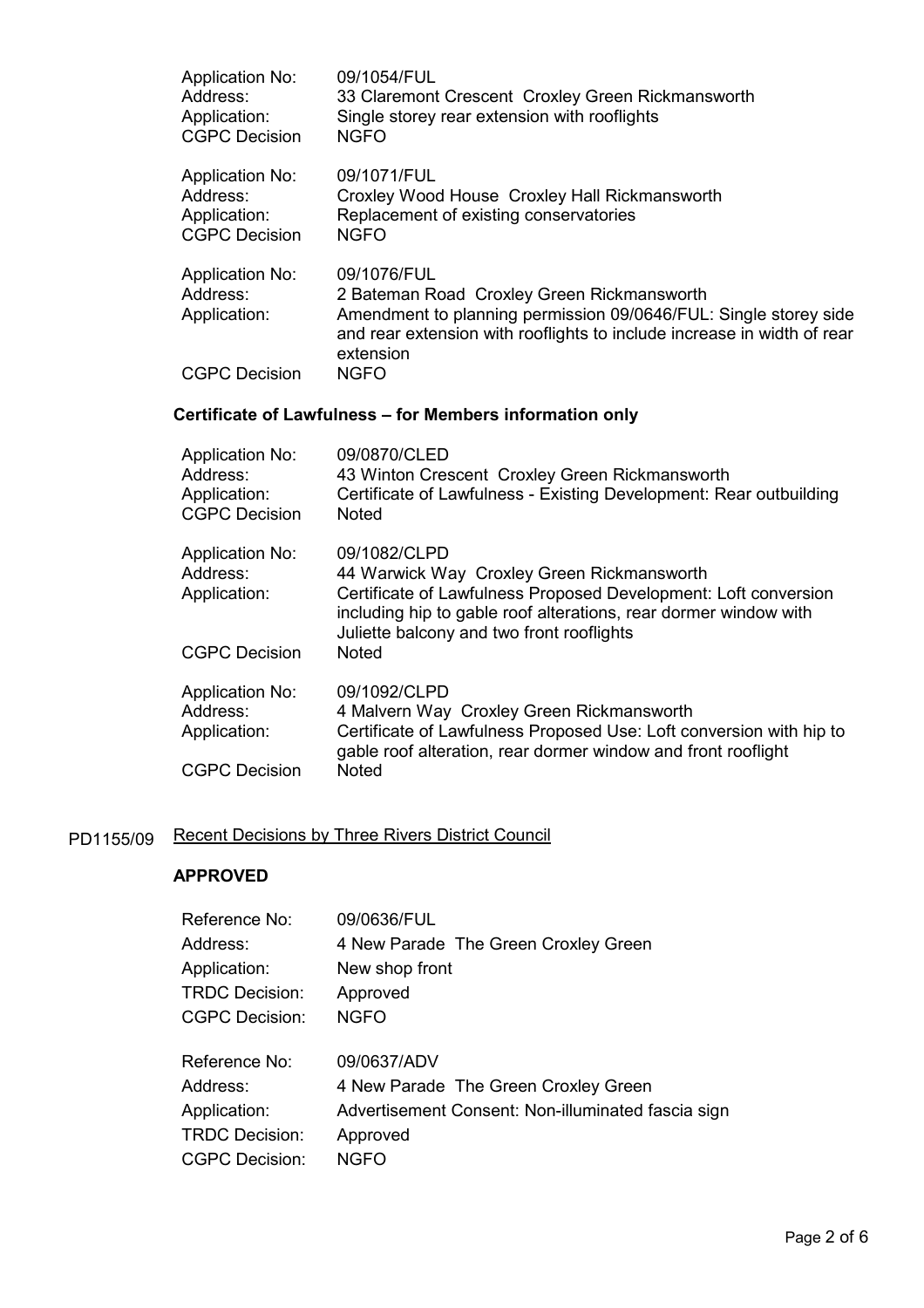| Reference No:<br>Address:<br>Application:<br><b>TRDC Decision:</b><br><b>CGPC Decision:</b> | 09/0670/FUL<br>52 Oakleigh Drive Croxley Green Rickmansworth<br>Two-storey front/side extension<br>Approved<br><b>NGFO</b>                                                                                                                                                                                                                           |
|---------------------------------------------------------------------------------------------|------------------------------------------------------------------------------------------------------------------------------------------------------------------------------------------------------------------------------------------------------------------------------------------------------------------------------------------------------|
| Reference No:<br>Address:<br>Application:<br><b>TRDC Decision:</b><br><b>CGPC Decision:</b> | 09/0693/FUL<br>59 Byewaters Croxley Green Watford<br>Conversion of garage into habitable room and front porch extension<br>Approved<br><b>NGFO</b>                                                                                                                                                                                                   |
| Reference No:<br>Address:<br>Application:<br><b>TRDC Decision:</b><br><b>CGPC Decision:</b> | 09/0694/FUL<br>29 Rousebarn Lane Croxley Green Rickmansworth<br>Single-storey front extension, two-storey and single-storey rear<br>extensions with rooflights, new roof to existing single-storey rear<br>extension and alterations to fenestration detail<br>Approved<br>Object: the front extension appears to extend beyond the building<br>line |
| Reference No:<br>Address:<br>Application:<br><b>TRDC Decision:</b><br><b>CGPC Decision:</b> | 09/0698/FUL<br>142 Baldwins Lane Croxley Green Rickmansworth<br>First-floor side extension, single-storey rear extension with rooflights,<br>loft conversion with rear dormer window and front rooflight,<br>conversion of garage into utility room and cycle store and alterations<br>to fenestration<br>Approved<br><b>NGFO</b>                    |
| Reference No:<br>Address:<br>Application:<br><b>TRDC Decision:</b><br><b>CGPC Decision:</b> | 09/0711/FUL<br>17 Dickinson Avenue Croxley Green Rickmansworth<br>Demolition of existing garage and erection of two-storey side<br>extension with rear dormer window, single-storey side and rear<br>extension and new rear dormer window to existing dwelling<br>Approved<br><b>NGFO</b>                                                            |
| Reference No:<br>Address:<br>Application:<br><b>TRDC Decision:</b>                          | 09/0720/FUL<br>12 Dugdales Croxley Green Rickmansworth<br>Demolition of existing outbuilding, erection of two-storey pitched<br>roof side and rear extension, single-storey pitched roof rear<br>extension and single-storey side and front pitched roof extensions<br>Approved                                                                      |
| <b>CGPC Decision:</b>                                                                       | NGFO providing the proposed development conforms with the<br>principles of the Conservation Area                                                                                                                                                                                                                                                     |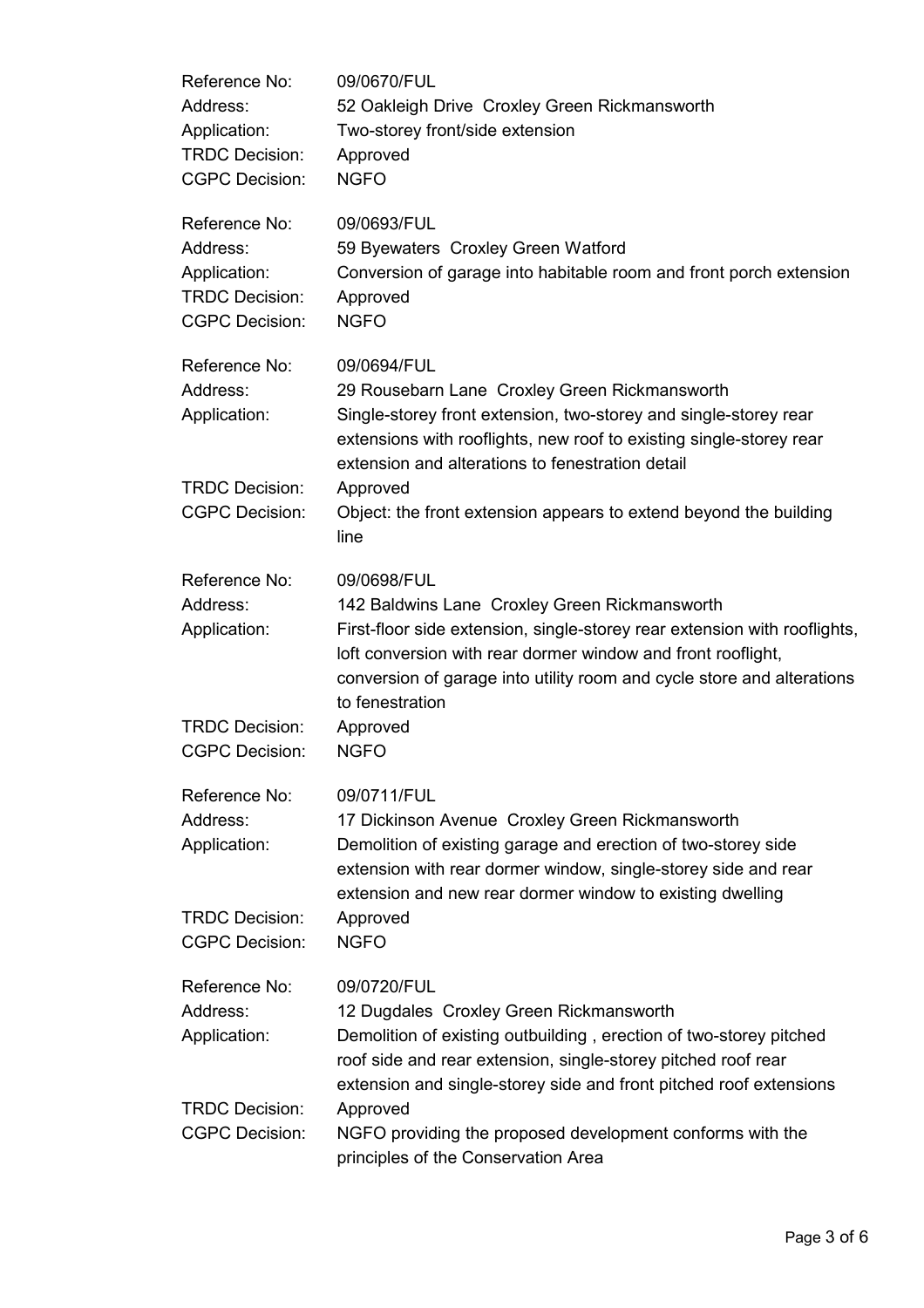| Reference No:<br>Address:<br>Application:<br><b>TRDC Decision:</b><br><b>CGPC Decision:</b> | 09/0738/FUL<br>19 Lewes Way Croxley Green Rickmansworth<br>Single-storey side and rear extension with rooflights<br>Approved<br><b>NGFO</b>                                                                                                                                   |
|---------------------------------------------------------------------------------------------|-------------------------------------------------------------------------------------------------------------------------------------------------------------------------------------------------------------------------------------------------------------------------------|
| Reference No:<br>Address:<br>Application:<br><b>TRDC Decision:</b>                          | 09/0779/FUL<br>19 Rochester Way Croxley Green Rickmansworth<br>Demolition of existing garage and erection of single storey pitched<br>roof front extension single storey flat roof side extension and single<br>storey flat roof rear extension with roof lantern<br>Approved |
| <b>CGPC Decision:</b>                                                                       | <b>NGFO</b>                                                                                                                                                                                                                                                                   |
| Reference No:<br>Address:<br>Application:                                                   | 09/0782/CLPD<br>124 Frankland Road Croxley Green Rickmansworth<br>Certificate of Lawfulness Proposed Development: Demolition of<br>existing outbuilding and erection of single-storey rear extension with<br>rooflights                                                       |
| <b>TRDC Decision:</b><br><b>CGPC Decision:</b>                                              | Approved<br><b>Noted</b>                                                                                                                                                                                                                                                      |
| Reference No:<br>Address:<br>Application:                                                   | 09/0792/FUL<br>The Studio Community Way Croxley Green<br>Variation of condition 4 of planning permission 08/1921/Ful: to<br>increase hours of operation of dance studio use Monday to Friday<br>$09.30 - 21.00$                                                               |
| <b>TRDC Decision:</b><br><b>CGPC Decision:</b>                                              | Approved<br><b>NGFO</b>                                                                                                                                                                                                                                                       |
| Reference No:<br>Address:<br>Application:                                                   | 09/0795/FUL<br>57 Oakleigh Drive Croxley Green Rickmansworth<br>Single-storey rear extension with rooflights and alterations to side<br>fenestration                                                                                                                          |
| <b>TRDC Decision:</b><br><b>CGPC Decision:</b>                                              | Approved<br><b>NGFO</b>                                                                                                                                                                                                                                                       |
| Reference No:<br>Address:<br>Application:                                                   | 09/0808/CLPD<br>82 Watford Road Croxley Green Rickmansworth<br>Certificate of Lawfulness Proposed Development: Loft conversion<br>with two rear dormer windows and removal of chimney                                                                                         |
| <b>TRDC Decision:</b><br><b>CGPC Decision:</b>                                              | Approved<br><b>Noted</b>                                                                                                                                                                                                                                                      |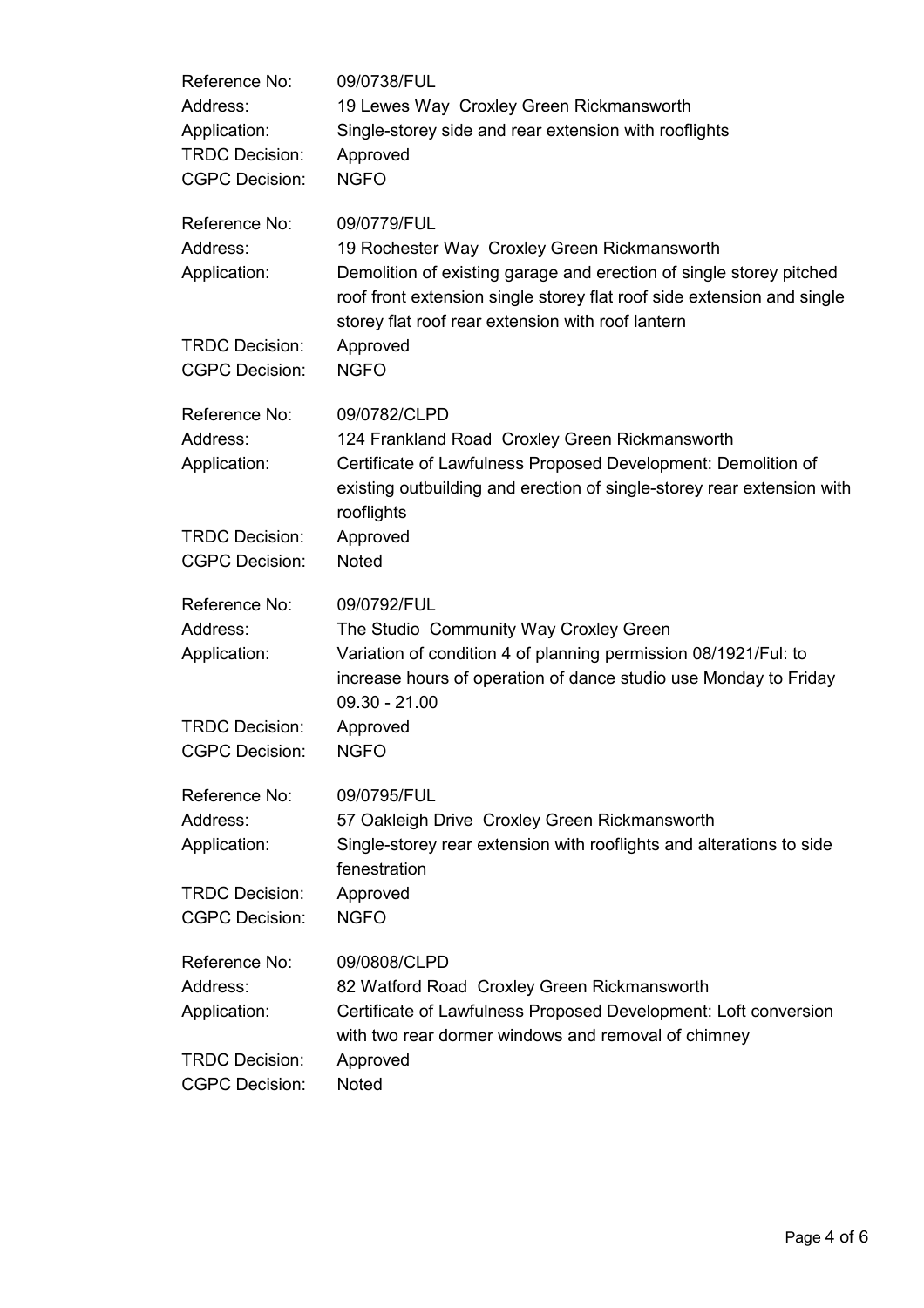| Reference No:<br>Address:<br>Application:                          | 09/0818/FUL<br>3 Richmond Way Croxley Green Rickmansworth<br>Single storey side extension with rooflights and conversion of<br>existing garage to store                                                                                                                                                                                                                                                                                                                                                                                                                                                            |
|--------------------------------------------------------------------|--------------------------------------------------------------------------------------------------------------------------------------------------------------------------------------------------------------------------------------------------------------------------------------------------------------------------------------------------------------------------------------------------------------------------------------------------------------------------------------------------------------------------------------------------------------------------------------------------------------------|
| <b>TRDC Decision:</b><br><b>CGPC Decision:</b>                     | Approved<br><b>NGFO</b>                                                                                                                                                                                                                                                                                                                                                                                                                                                                                                                                                                                            |
| Reference No:<br>Address:<br>Application:                          | 09/0828/CLPD<br>88 Durrants Drive Croxley Green Rickmansworth<br>Certificate of Lawfulness Proposed Development: Two-storey and<br>single-storey rear extension and alterations to fenestration                                                                                                                                                                                                                                                                                                                                                                                                                    |
| <b>TRDC Decision:</b><br><b>CGPC Decision:</b>                     | Approved<br>Noted                                                                                                                                                                                                                                                                                                                                                                                                                                                                                                                                                                                                  |
| Reference No:<br>Address:<br>Application:                          | 09/0839/CLPD<br>89 Links Way Croxley Green Rickmansworth<br>Certificate of Lawfulness Proposed Development: Loft conversion<br>including hip to gable roof alteration, rear dormer window and front<br>rooflights                                                                                                                                                                                                                                                                                                                                                                                                  |
| <b>TRDC Decision:</b><br><b>CGPC Decision:</b>                     | Approved<br><b>Noted</b>                                                                                                                                                                                                                                                                                                                                                                                                                                                                                                                                                                                           |
| Reference No:<br>Address:<br>Application:                          | 09/0863/FUL<br>9 Malvern Way Croxley Green Rickmansworth<br>First-floor side extension and loft conversion with extension to ridge<br>line, front and side rooflights and rear dormer window and alterations<br>to porch                                                                                                                                                                                                                                                                                                                                                                                           |
| <b>TRDC Decision:</b><br><b>CGPC Decision:</b>                     | Approved<br><b>NGFO</b>                                                                                                                                                                                                                                                                                                                                                                                                                                                                                                                                                                                            |
| <b>Refused</b>                                                     |                                                                                                                                                                                                                                                                                                                                                                                                                                                                                                                                                                                                                    |
| Reference No:<br>Address:<br>Application:<br><b>TRDC Decision:</b> | 09/0799/CLPD<br>165 Winton Drive Croxley Green Rickmansworth<br>Certificate of Lawfulness Proposed Development: Loft conversion<br>including hip to gable roof alteration with rear dormer window and<br>front rooflights and single-storey rear extension with rooflights<br>Refused:                                                                                                                                                                                                                                                                                                                             |
|                                                                    | In pursuance of its powers under the above mentioned Acts and the<br>Orders and Regulations in force for the time being thereunder, the<br>Council as local planning authority hereby REFUSES a Certificate of<br>Lawful Use or Development as described in the application dated<br>18th May 2009 and shown on the plans accompanying such<br>application.<br>The Certificate is refused for the following reasons:-<br>The proposed development contravenes B.2 sub-paragraph (a) of<br>Schedule 2, Part 1 Class B of the Town and Country Planning<br>(General Permitted Development) Order 1995 "the Order" as |